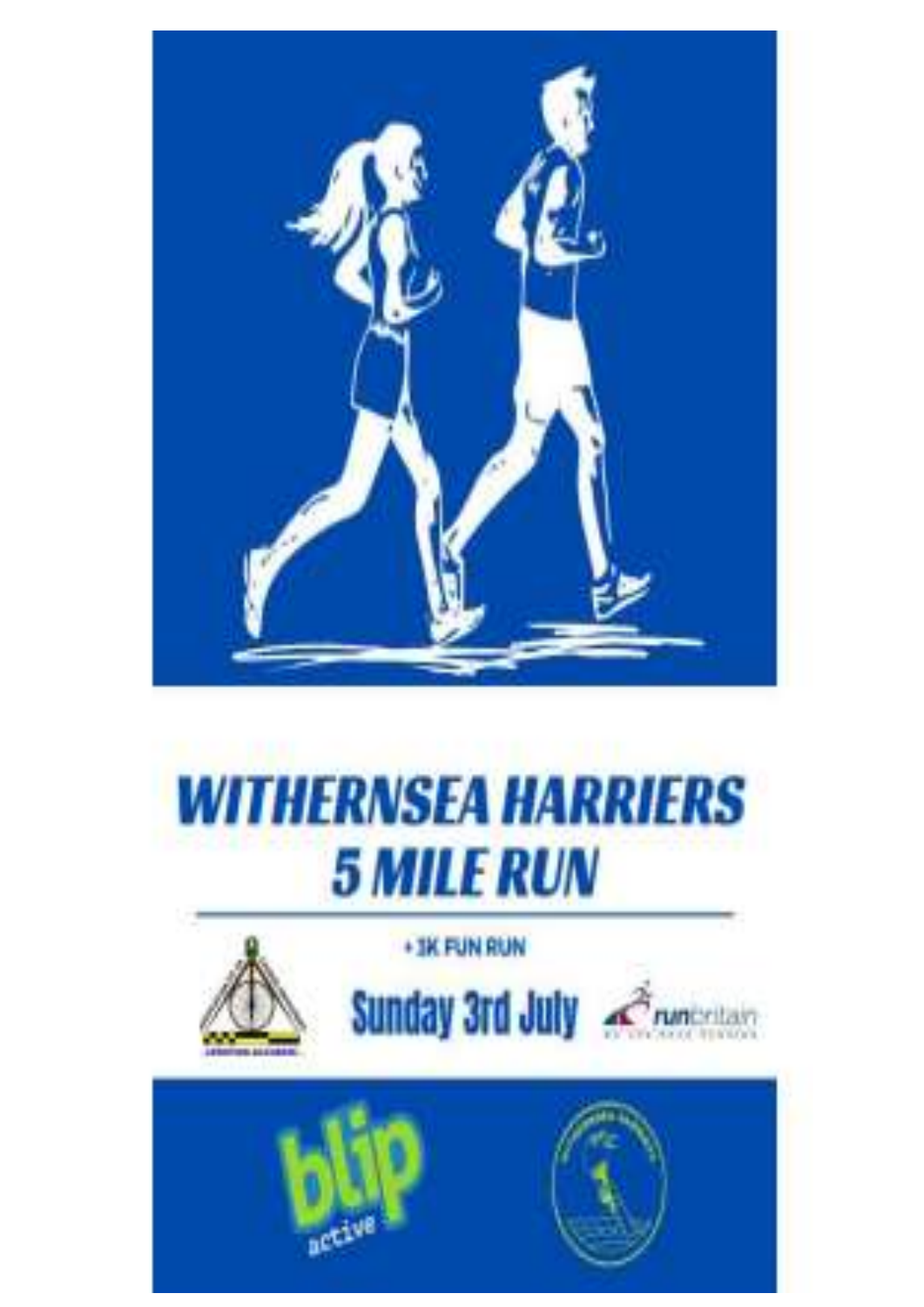



## Event Information

The Annual Withernsea 5 mile will be returning to Withernsea promenade with a seafront start & finish. The race is open to people of all abilities from people doing their first 5 mile to seasoned runners, The course is flat and ideal for anyone looking to get a PB. There will also be a 3km fun run at 09:30 so bring down your family & friends for the day. The main are with the seaf finish. The race is open to people of all abilities from<br>people doing their first 5 mile to seasoned runners, The course is flat and ideal<br>for anyone looking to get a PB. There will also be a 3km

- Toilets
- Marshalled Route Partial Road closures in place
- Medal to all 3k Runners
- Chip Timing
- Free Technical Event T Shirt for 5 mile runners.

The main race will begin at 10:30 on Central Promenade, heading south down of Hollym. Then heading back on to the promenade to finish at the scenic Pier Towers please arrive early to sign in & collect your bib numbers.

Prizes of £75, £50, and £30 awarded to 1st three men and 1st three women.

1st place in 5 year age groups from M40 to M70 and F35 to F65 each receive £20 prize money.

There is limited car parking in Withernsea centre so arrive early to ensure a spot